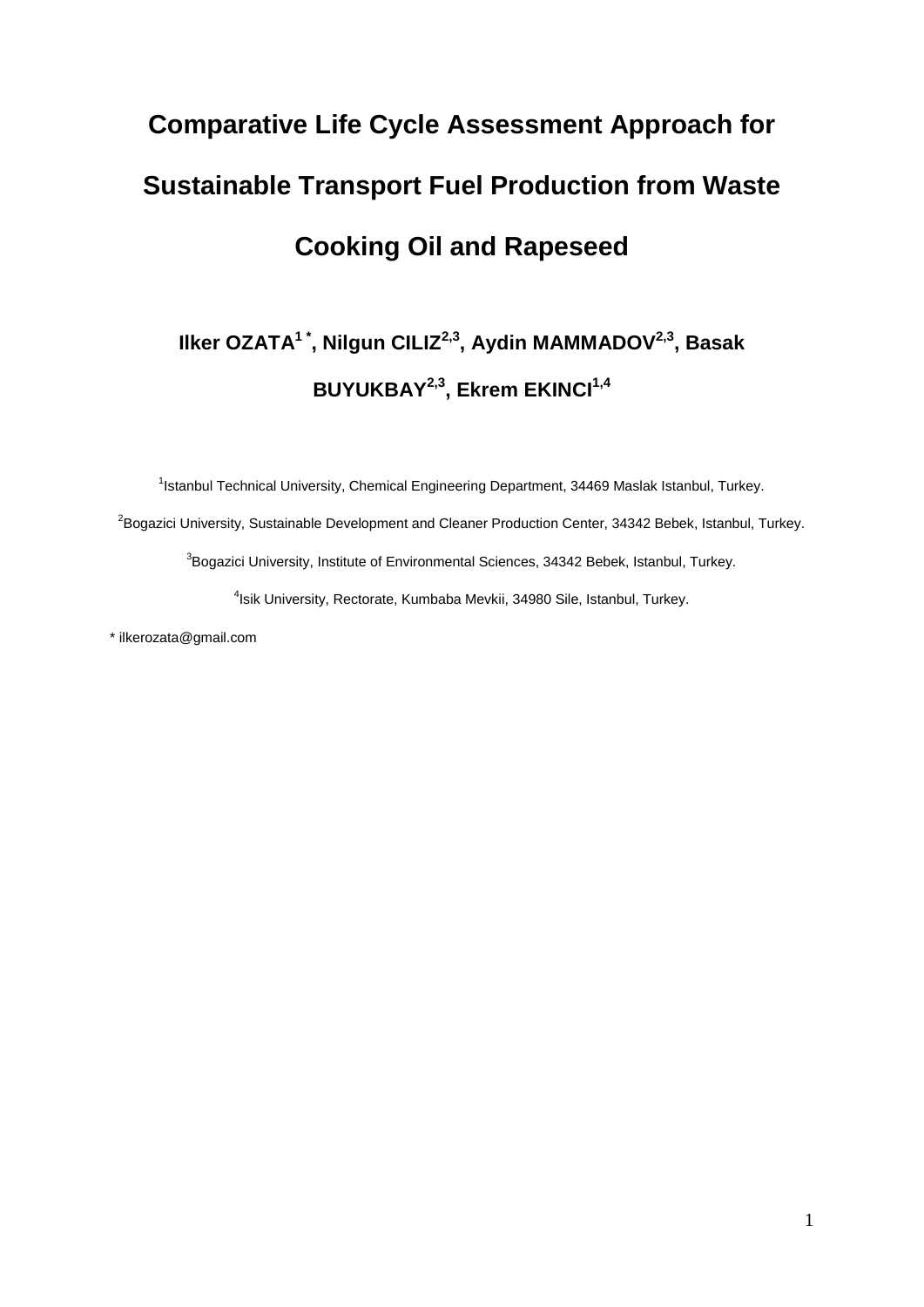## **Abstract**

Greenhouse gases (GHGs) emitted by road transport vehicles as a direct result of fossil fuel combustion and other environmental pollutants released throughout the life cycle of petroleum based fuels, encourage a shift towards more sustainable, biomass derived transport fuels. Within this frame, a life cycle assessment (LCA) was performed to evaluate the environmental implications of replacing petroleum-based diesel with 5 and 20 percent waste cooking oil (WCO) and rapeseed biodiesel blends in city buses of Istanbul, Turkey. The results were evaluated in terms of their impacts to global warming, acidification, eutrophication, photochemical ozone formation, winter smog formation, carcinogenesis and heavy metal potential with the main focus on the climate change. Gabi 4 LCA software was used for the analysis and Eco-indicator 95 Life Cycle Impact Assessment Methodology was implemented for the normalization and weighting of the obtained environmental impact potentials. The results showed that B20 WCO had the lowest global warming potential among considered fuel alternatives, followed by B20 rapeseed, resulting in 21% and 11% lower GHG emissions respectively, compared to petroleum-based diesel. On the overall however, weighted results determined B5 and B20 rapeseed to be least environmentally favorable fuel alternatives due to high acidification and eutrophication potentials mainly resulting from use of nitrogen rich fertilizers for rapeseed cultivation. The acidification and eutrophication potentials of B20 rapeseed were 22 and 53% higher compared to B20 WCO and 14 and 45% higher compared to petroleum-based diesel respectively. The same pattern but, to a lesser extent was observed for 5% biodiesel blends. Considering these findings, it is concluded that the replacement of petroleum-based diesel with B20 WCO biodiesel in city transport of Istanbul is a viable option for combating the climate change along with an array of other environmental challenges.

Keywords: Life Cycle Assessment, biodiesel, climate change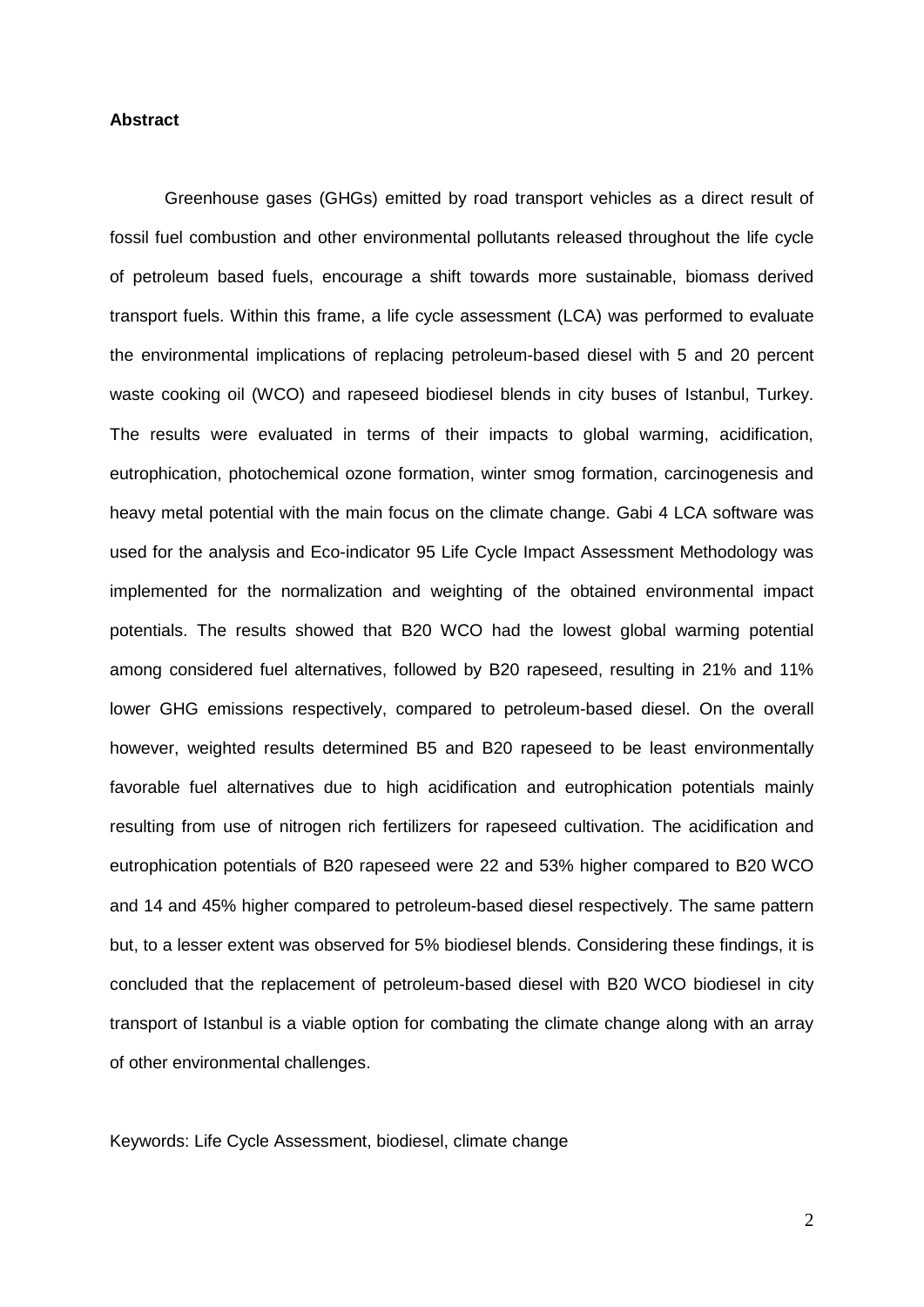#### **1. Introduction**

Increasing petroleum and petroleum-based fuel prices and stricter emission regulations imposed by the majority of industrialized nations in response to growing concerns over the negative environmental impacts of those emissions, not least of which are global warming and climate change, have facilitated a shift towards utilization of more sustainable, biomass derived transport fuels such as biodiesel and bioethanol. According to the US Energy Information Administration, the world's total energy consumption had reached 487 EJ in 2005 with transportation sector consuming roughly 20% of the total and is projected to increase up to 733 EJ by the year 2030 [2, 3]. The share of transportation sector in total liquid fuel consumption is expected to increase from 52% to 58% during the same period [3]. Transport sector is also a significant source of air pollutant emissions; in the year 2006 greenhouse gas (GHG) emissions from this sector had reached 1.3 billion  $MtCO<sub>2</sub>e$  in the EU-27 countries with 71.2% of it resulting from the road transportation [4]. Emission of GHGs is not the only environmental issue related to the transportation sector. Particulate matter (PM), ozone precursor, smog-forming pollutant and carcinogen emissions associated with various stages of transport fuels pose serious dangers to human health and the environment. According to the Annual European Community LRTAP Convention emission inventory report 1990–2006, even though EU-27 countries have substantially lowered their air pollutant emissions in the past several decades, the transportation sector still remained the primary source of nitrogen oxides  $(NO_x)$ , carbon monoxide  $(CO)$  and non-methane volatile organic compounds (NMVOCs) in the year 2006 [5].

As a rapidly developing country Turkey faces with a dual challenge of providing an adequate energy supply for population and economic growth and reducing the GHG emissions and waste production. The recent approval of the Kyoto Protocol by the Turkish parliament has highlighted the country's commitment to tackle the climate change (Official Gazette of Turkey, 2009).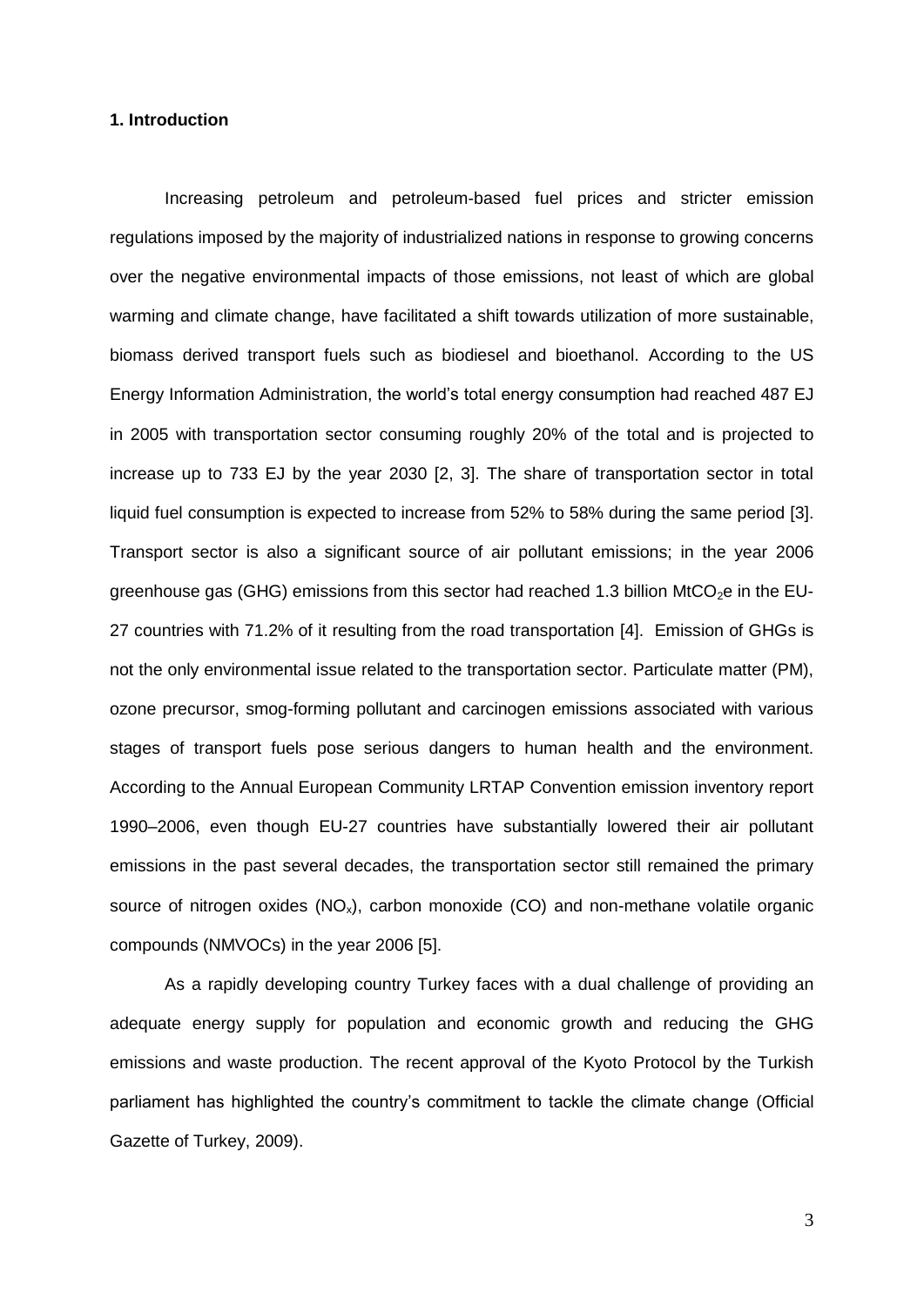### *1.1. Transportation in Turkey*

GHG emissions of Turkey from the transport sector have increased by 68.9% from 1990 to 2006, parallel to a 60% increase in total freight transport demand during the same period [6]. Although the car ownership in Turkey have increased by 71.4% between 1995 and 2006 and reached 84 cars per 1,000 inhabitants, it still remains the lowest among 32 European Economic Area (EEA) member countries [6, 7]. Lower car ownership drives the huge transport market of future with increasing population and growing industry, creating ghost carbon footprint of the transport sector for the near future. Turkey also has the largest bus and coach fleet among EEA member countries (about 35% of the total) [6]. Moreover, the road transport vehicles are unevenly distributed within the territory of country with highest density being in Istanbul that roughly contains one-fifth of all road motor vehicles creating additional local air quality concerns [8]. These figures underline the importance of moving towards a more sustainable transport system and utilization of biomass derived liquid fuels such as biodiesel in public and passenger transportation.

#### *1.2. Biodiesel as an Alternative Transport Fuel*

Biodiesel is a nontoxic, renewable diesel fuel substitute composed of monoalkyl esters of long chain fatty acids usually derived from vegetable oil or animal fat. Utilization of biodiesel offers environmental, economic and energy security benefits by resulting in lower emission levels of GHGs and other regulated air pollutants, creating new jobs in rural areas as well as reducing dependence on limited fossil fuels [9]. However, biodiesel production is highly dependent on many local variables such as feedstock and land availability, costs associated with feedstock procurement, government subsidies and tax reductions as well as interactions with the food industry. According to the European Biodiesel Board (EBB) report, the European Union (EU) biodiesel production has doubled between the years 2004 and 2006, reaching 4.9 million metric tons in 2006 [10]. Some 450,000 to 878,000 metric tons of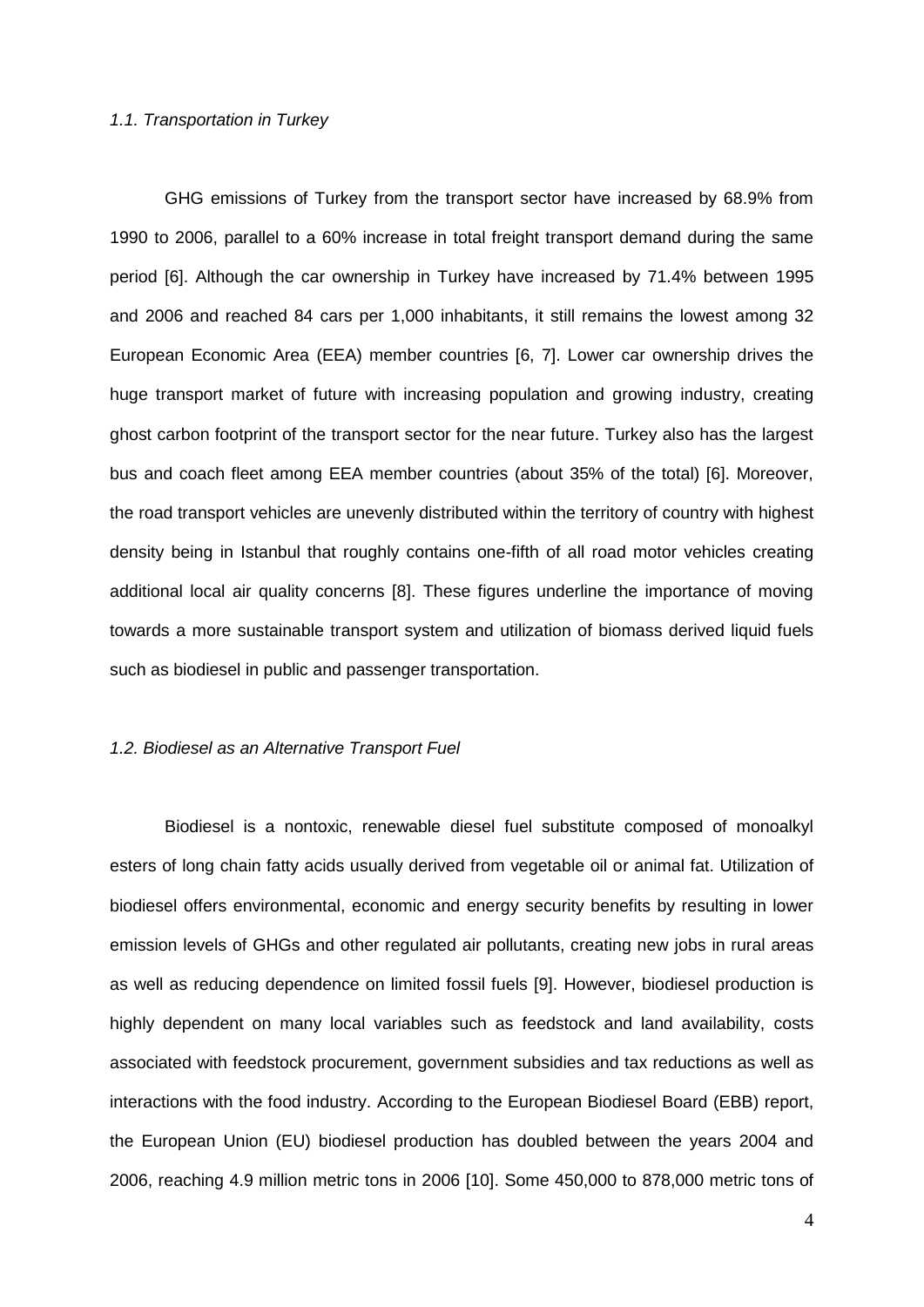biodiesel was produced in Turkey in 2005, with wide range being due to inconsistencies between different statistical sources [11].

Biodiesel production from two feedstocks, rapeseed and waste cooking oil (WCO), was considered in this study. Edible vegetable oil derived from rapeseed is the most widely used feedstock for biodiesel production in the European Union [12]. Currently Turkey is a net importer of both rapeseed seeds and crude rapeseed oil with domestic rapeseed seed production constituting only one tenth of the imported amount but, availability of fertile agricultural lands create a potential for future domestic biodiesel feedstock production [13].

Synthesis of biodiesel from waste cooking oil is can be considered as a technically feasible and economically sound way of waste vegetable oil minimization and transport fuel production although almost always pre-treatment procedures are required depending on the feedstock quality. Approximately 1.5 million tons of vegetable oil is consumed as food in Turkey each year resulting in generation of nearly 350,000 tons of waste cooking oil [14]. Regulation on Control of Waste Vegetable Oil published in the Official Gazette of Turkey no 25791 on April 19, 2005 prohibit discharge of waste cooking oil into sewer systems and other water bodies, mixing with edible, crude or mineral oils, direct utilization of WCO as a fuel and require municipalities to take necessary actions for collecting WCO from residential areas [15]. These requirements imposed by the government along with economic and environmental benefits, strongly favor the utilization of WCO as a feedstock for biodiesel production in Turkey.

#### *1.3. Life Cycle Assessment of Biodiesel*

As a cradle-to-grave life cycle analysis system, life cycle assessment (LCA) is a method of choice for evaluation of the environmental impacts of products and processes. The assessments performed with this method are in agreement with the ISO 14040 requirements and obtained results provide policy and decision makers with realistic and data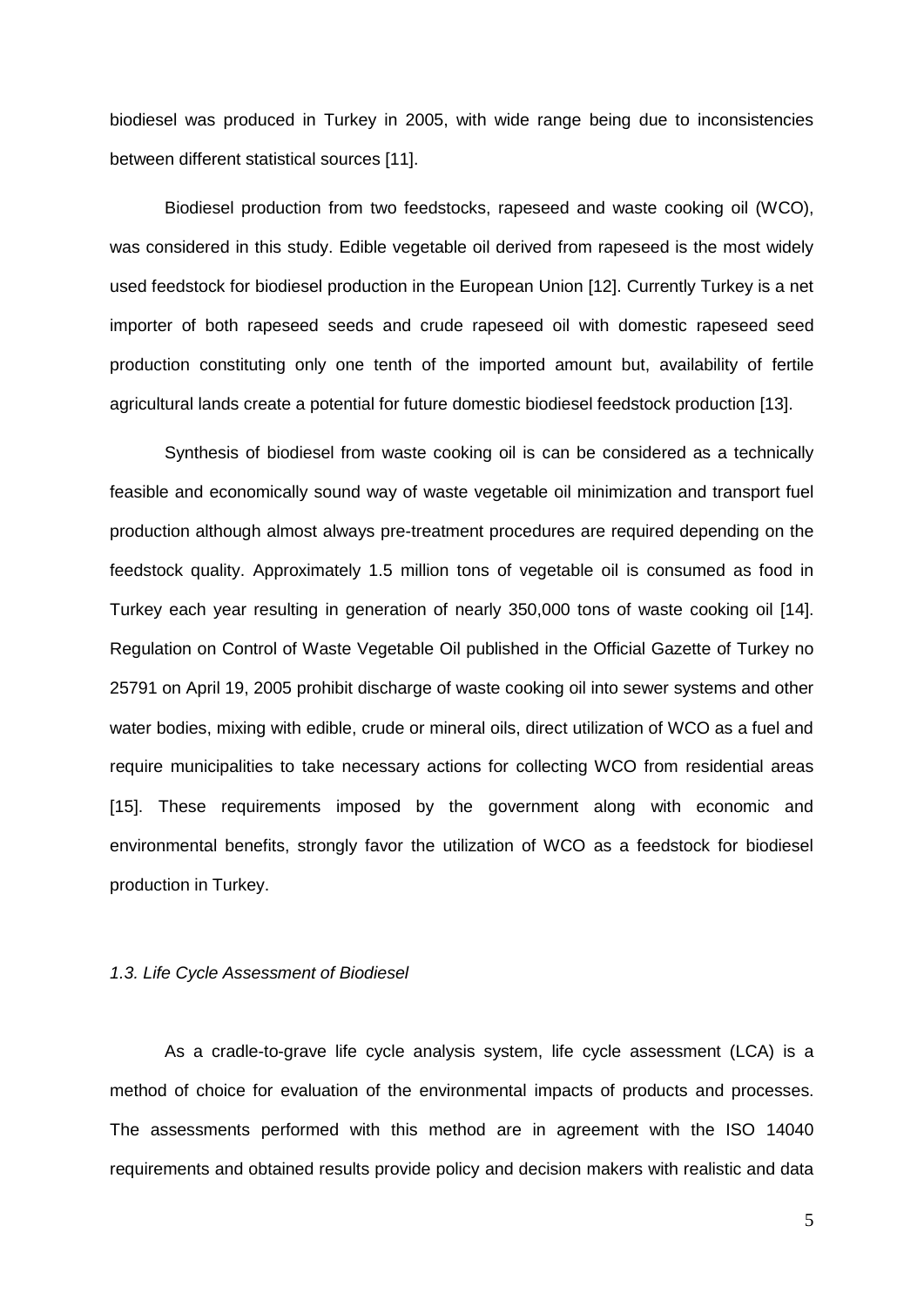based criteria [16, 17]. An LCA approach was applied in this study in order to assess and contrast the environmental impacts of 5 and 20 percent blends of biodiesel fuels (B5 and B20) produced from rapeseed and WCO feedstocks with petroleum-based diesel. Environmental burdens associated with the complete life cycle of each fuel were grouped into seven separate impact categories; global warming, acidification, eutrophication, photochemical ozone formation, winter smog formation, carcinogenesis and heavy metal emission. GaBi 4 LCA software was used for modeling of the LCA scenarios [18].

# **2. LCA Approach for Diesel and Biodiesel**

Two biodiesel blend ratios, B5 and B20, prepared from two different feedstocks, rapeseed oil and WCO, were considered for the analysis in this study. The environmental impacts of the blends were evaluated and compared with the results obtained for the petroleum-based diesel with Eco-indicator 95 LCIA Methodology [19]. Lurgi's process of transesterification was used in this study as it is one of the most efficient and common systems for biodiesel production [20]. Fuel combustion data were obtained from the BIOBUS project, a comprehensive study on using biodiesel blends in real transport conditions conducted by the Canadian Renewable Fuels Association (CRFA) [21]. Since the BIOBUS project lacked sulphur dioxide emission data, data from a similar LCA study conducted by the U.S. Department of Energy was used to simulate sulphur dioxide emissions [22].

#### *2.1. Funcitonal Unit*

The functional unit of the study was defined to be 100 km distance traveled on the city core route by a city bus equipped with four stroke, 250 HP, 2200 rpm Cummings engine with electronic fuel injection. It was assumed that the buses consume 65 liters/100km on city core routes on average [21]. Since engine performance and efficiency is affected by the type of fuel used in the engine, necessary adjustments were made to amounts of fuel consumed per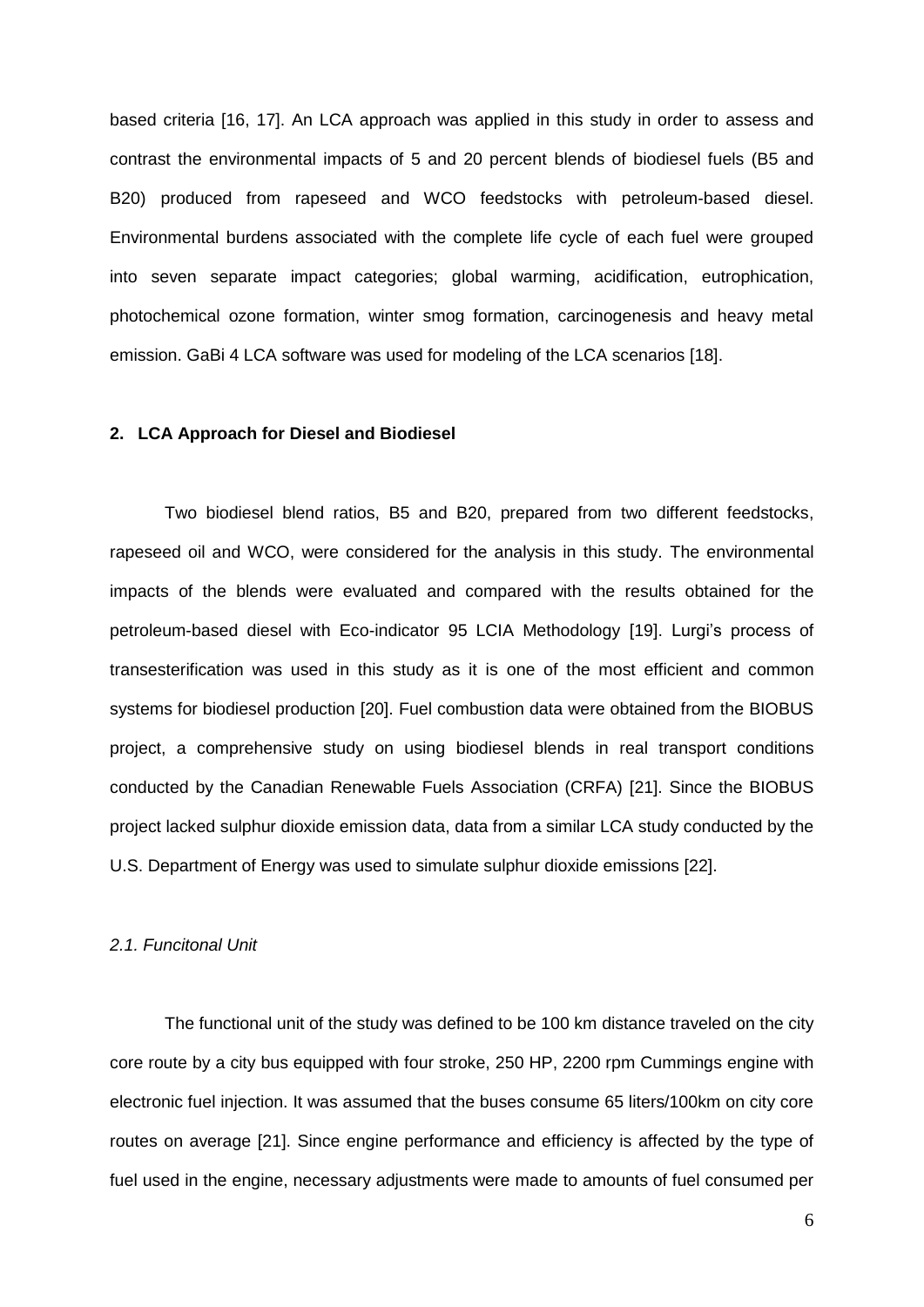distance travelled for petroleum-based diesel and biodiesel blends. Engine efficiencies of the biodiesel blends and petroleum-based diesel fuel are listed in Table 1.

| Fuel type           | Consumption (Lt/Mj) | Efficiency (%) |
|---------------------|---------------------|----------------|
| No.2 Diesel         | 0.08508             | 32.27          |
| <b>B5 Rapeseed</b>  | 0.08587             | 31.90          |
| B20 Rapeseed        | 0.08616             | 32.08          |
| B <sub>5</sub> WCO  | 0.08486             | 32.40          |
| B <sub>20</sub> WCO | 0.08553             | 32.32          |

**Table 1. Inventory data for the engine efficiencies of fuels [21, 26]**

#### *2.2. System Boundaries*

All stages of the fuel life cycles were considered except for the byproduct usage stages of the biodiesel fuels. The main stages of the fuel systems included within the boundaries of the study are shown in Figure 1. Economic allocation was implemented for two byproducts of the rapeseed biodiesel lifecycle, glycerine and rape meal, according to real market prices while rapeseed straw byproduct was neglected in the allocation. Economic allocation was also applied to the glycerine byproduct of the WCO biodiesel life cycle.

#### *2.3. Inventory Analysis*

GaBi 4 process data were used wherever possible and additional information was collected from the governmental reports, scientific papers and the trial version of the SimaPro 7 LCA software database. All sub-plans were adjusted for 1,000 kg product output.

The main stages of the rapeseed biodiesel life cycle considered in this study were rapeseed production, rapeseed oil extraction, rapeseed biodiesel production and combustion of rapeseed biodiesel in a city bus. The water content of rapeseed, a parameter that affects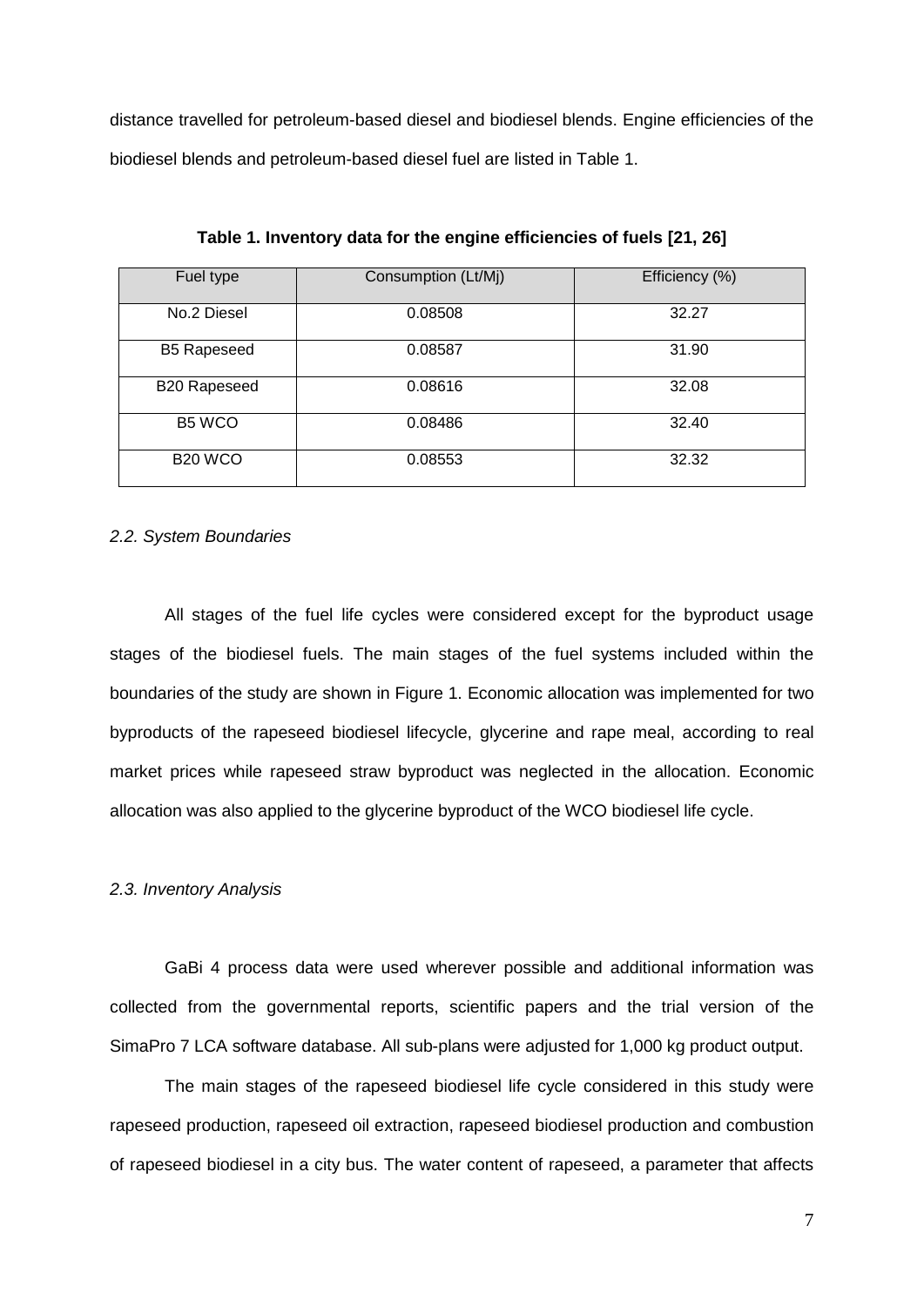both rapeseed transportation and oil extraction processes was determined to be 13% by considering the evaluated literature and taking developments in the agricultural industry into account [23, 24]. Hexane process data was used for the rapeseed oil extraction step of the rapeseed biodiesel life cycle [22]. An average of 200 km pathways were assumed for rapeseed and rapeseed oil transport stages and 300 km pathway was assumed for the biodiesel transport to fuel distributors. Long distance truck process with 22 tons of total capacity and 14.5 ton payload from GaBi 4 database was used for all transportation processes in the rapeseed biodiesel life cycle.

The main life cycle stages of the WCO biodiesel included in the study were WCO collection, WCO biodiesel production and WCO biodiesel combustion in a city bus. There are many different values for the water and solid content of WCO in the literature, a parameter that increases the environmental burdens of biodiesel during WCO collection and pretreatment phases [25, 26, 27, 28]. 15% water and solid content was accepted for the WCO feedstock used in this system. An average of 350 km pathway was considered for WCO collection; 175 km of forward and 175 km of return distance. Gabi 4 small transporter truck with 3.5 tons of total capacity and 2 ton payload was used to simulate the WCO collecting vehicle. A 75% capacity usage was accepted for the return way. An average of 300 km pathway was considered for the WCO biodiesel distribution.

Technically, 100% rapeseed and WCO biodiesel fuels (B100 rapeseed and B100 WCO) produced by transesterification between methanol and triglycerides contain one carbon atom of non-biological origin per each methyl ester molecule which comes from methanol while glycerin co-product only contain carbon of biological origin that comes from glycerol group of triglycerides. For simplicity reasons, in this LCA study, the inorganic carbon content of methanol was assigned to glycerin co-product, leaving biodiesel product completely fossil-carbon free. The approach is valid only if glycerine co-product substitutes the fossil derived glycerin which was the case in this study.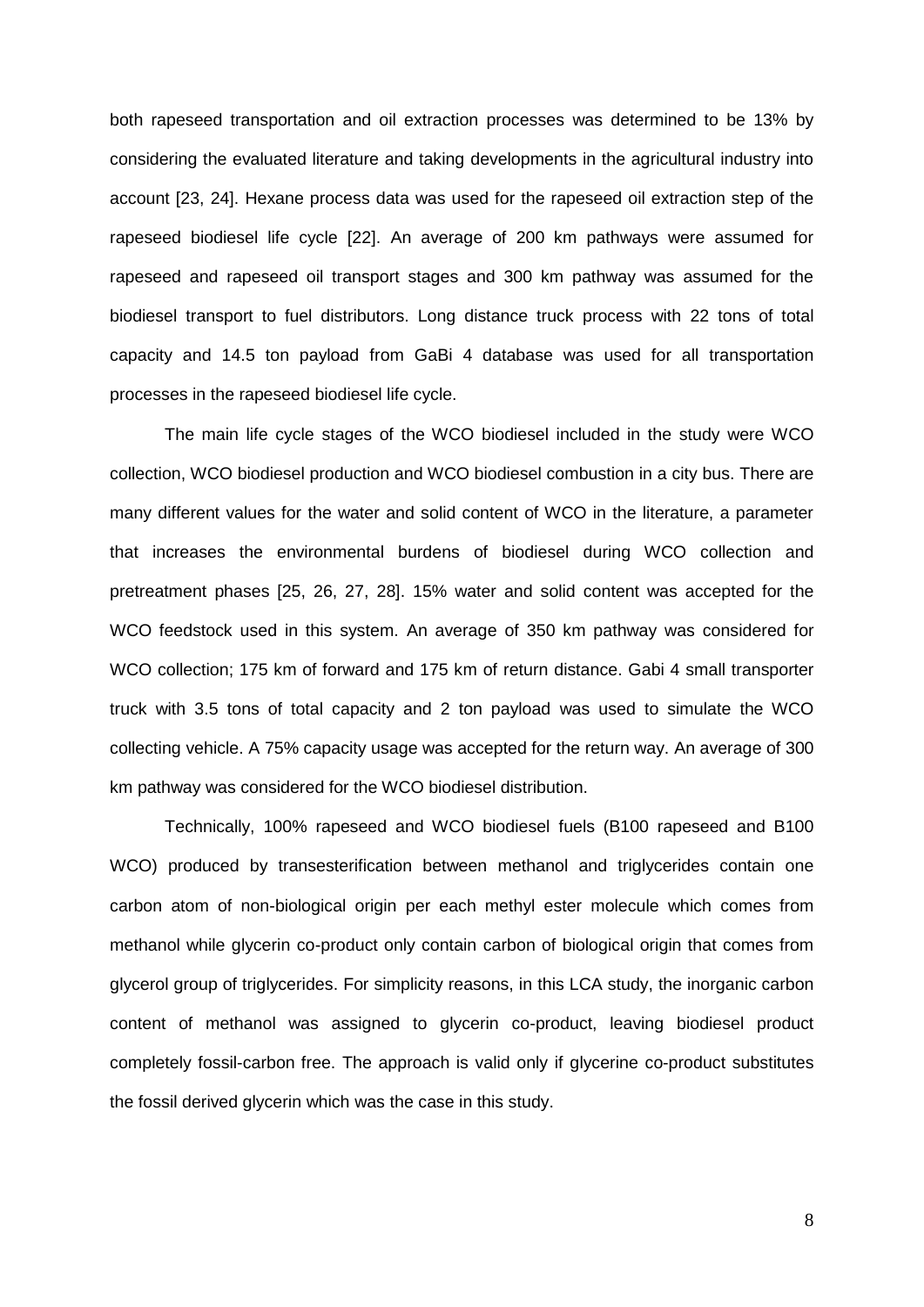

**Figure 1. System boundaries for biodiesel and diesel utilization included in the study (T: Transport)**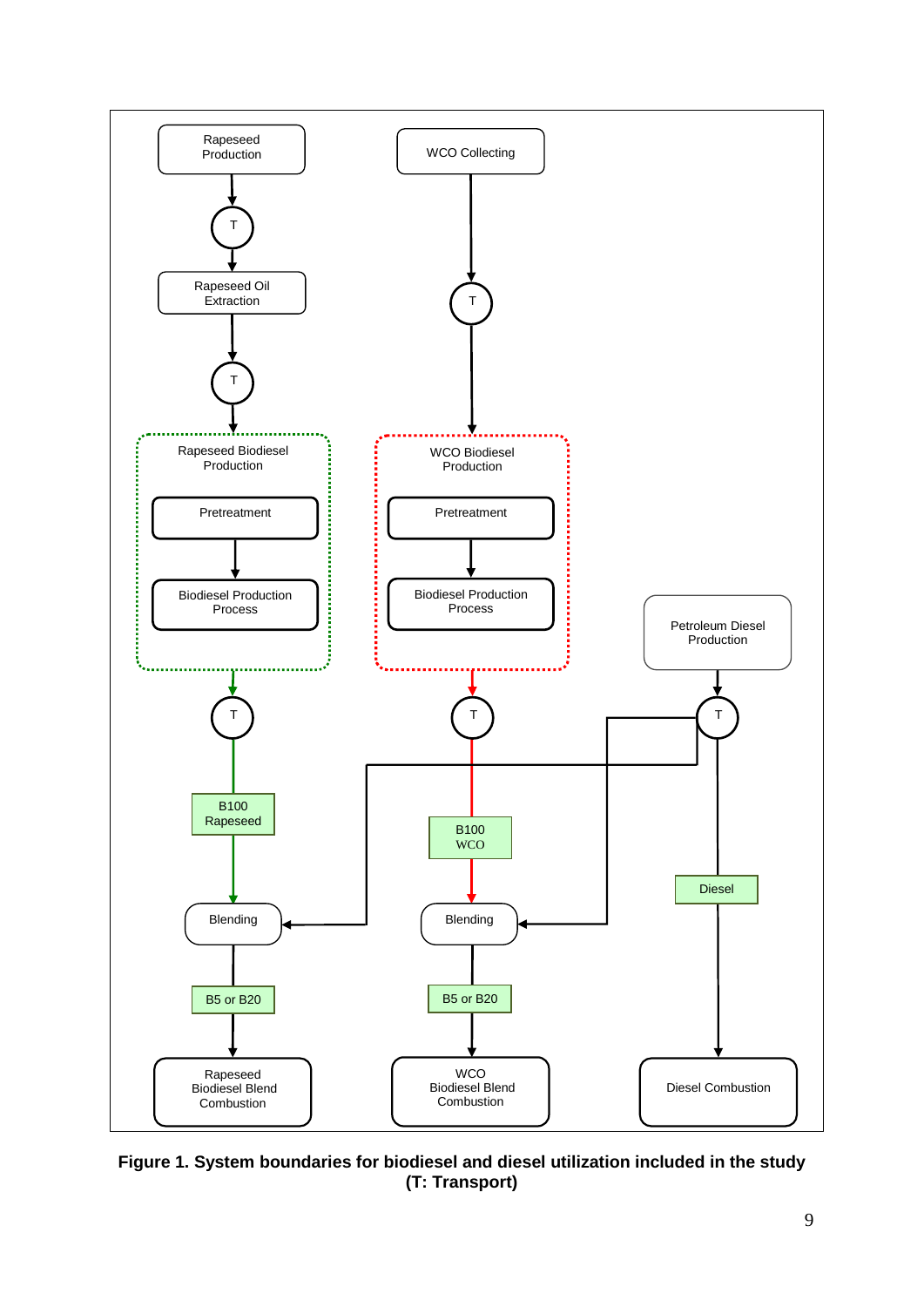Diesel production from crude petroleum, diesel distribution and combustion stages of the petroleum based diesel fuel life cycle were evaluated. Gross calorific value of the produced diesel was adopted as 43.5 Mj/kg, though actual calorific value of the produced diesel may vary depending on the characteristics of the crude petroleum oil [21]. All environmental burdens associated with crude oil extraction are pre-assigned to the diesel refinery process by GaBi 4 software.

The environmental impact potentials of biodiesel and diesel fuels were normalized and weighted according to Eco-indicator 95 LCIA methodology and expressed in Ecoindicator points (Pt) for comparison [29].

#### **3. Life Cycle Impact Assessment Results and Discussion**

Life Cycle Impact Assessment (LCIA) interpretation has been performed for B5 rapeseed, B20 rapeseed, B5 WCO, B20 WCO and petroleum-based diesel fuel and the results have been evaluated in terms of their environmental impacts in seven different categories; acidification potential, eutrophication potential, global warming potential, winter smog, carcinogenic substances, heavy metals and photochemical oxidant potential.

As for any process that involves combustion of fossil fuels, the normalized results revealed the global warming potential as the largest impact category for all biodiesel blends and petroleum-based diesel (Figure 2). According to the normalized impact scores for the greenhouse effect, both WCO and rapeseed biodiesel blends have lower global warming potentials than petroleum-based diesel, with up to 21% reduction for the B20 WCO and 11% for the B20 rapeseed. The lower GHG emissions are mainly due to biogenic origin of the carbon contained within the biodiesel component of the blends. The results are less pronounced for 5% blends. As a result of nitrous oxide emission arising from application of nitrogen rich fertilizers during rapeseed cultivation phase, B20 rapeseed contributes to global warming almost twice as much as the B20 WCO does (Figure 3).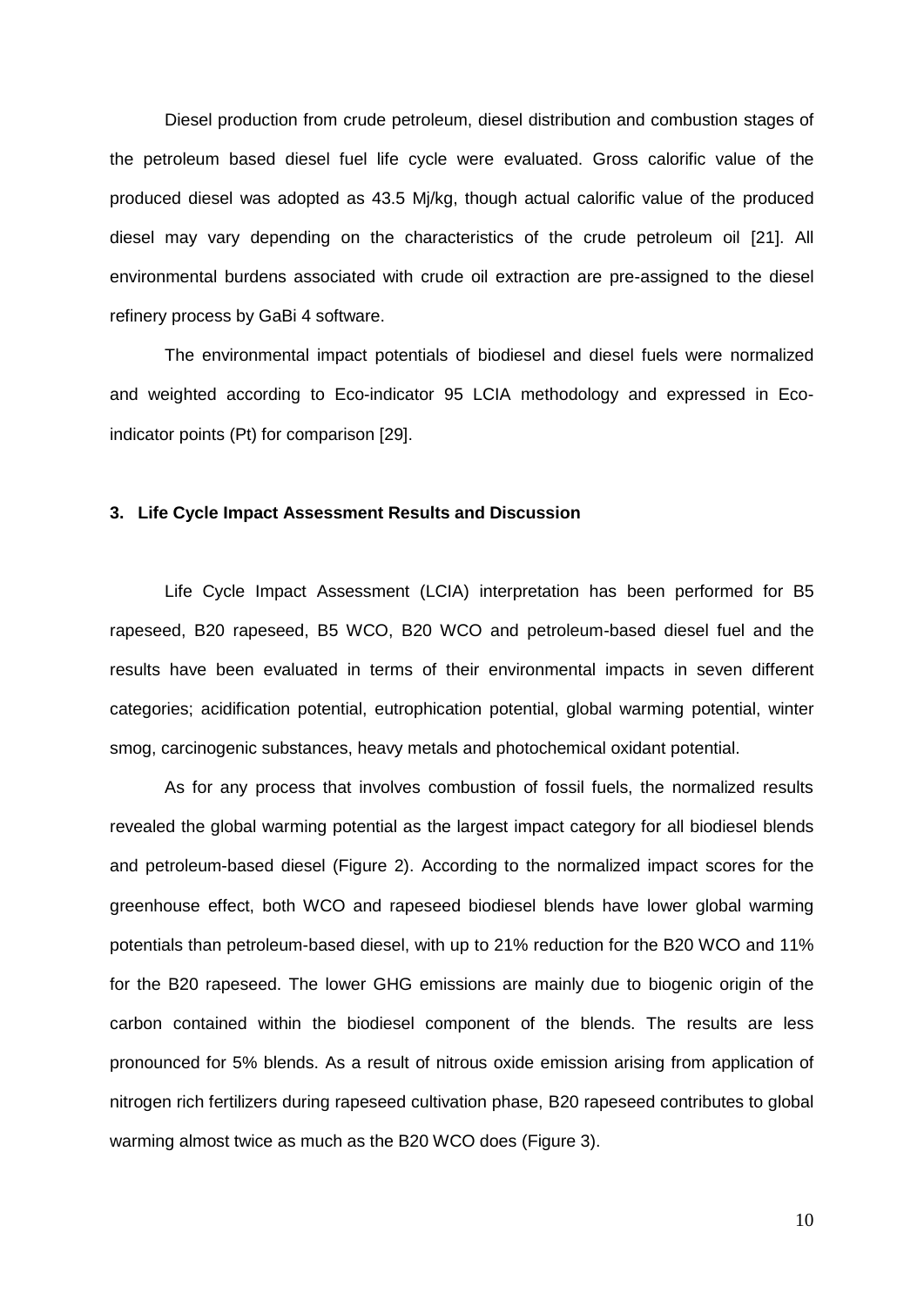

**Figure 2. Normalized impact potentials of biodiesel and diesel fuels**



**Figure 3. GHG emissions associated with biodiesel and diesel life cycle stages**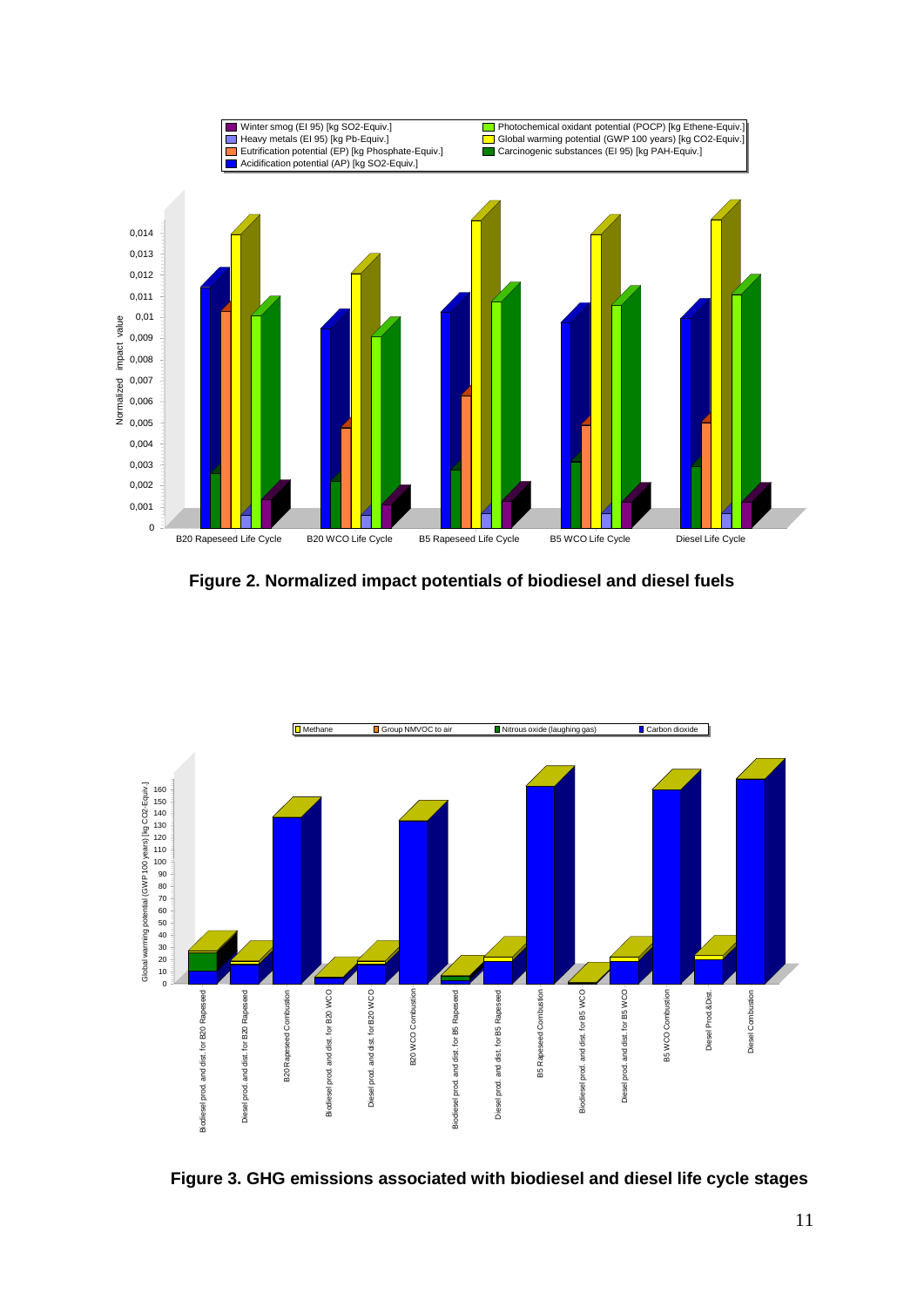Overall weighted results point out B20 and B5 rapeseed as least environmentally favorable options compared to WCO blends and petroleum-based diesel; high weighting factors placed on local acidification and eutrophication potentials combined with release of ammonia and nitrates as a result of rapeseed cultivation have lowered the total environmental performance of rapeseed biodiesel blends (Figure 4). The eutrophication potential of B20 rapeseed is 53% higher compared to B20 WCO and 45% higher compared to petroleum-based diesel. Weighted acidification potentials of the petroleum-based diesel, B20 rapeseed and B20 WCO are determined as 0.101, 0.115 and 0.094 Pt respectively.



**Figure 4. Weighted impact potentials of biodiesel and diesel fuels**

The weighted carcinogenic potentials of B20 rapeseed, B20 WCO and petroleumbased diesel are 0.025, 0.022 and 0.026, Pt respectively. The carcinogenic potential is mainly associated with the combustion of fuel in the car engine and both biodiesel blends have been found to be applicable alternatives for decreasing the carcinogenic effects related to diesel fuel combustion. Heavy metal emissions from petroleum-based diesel life cycle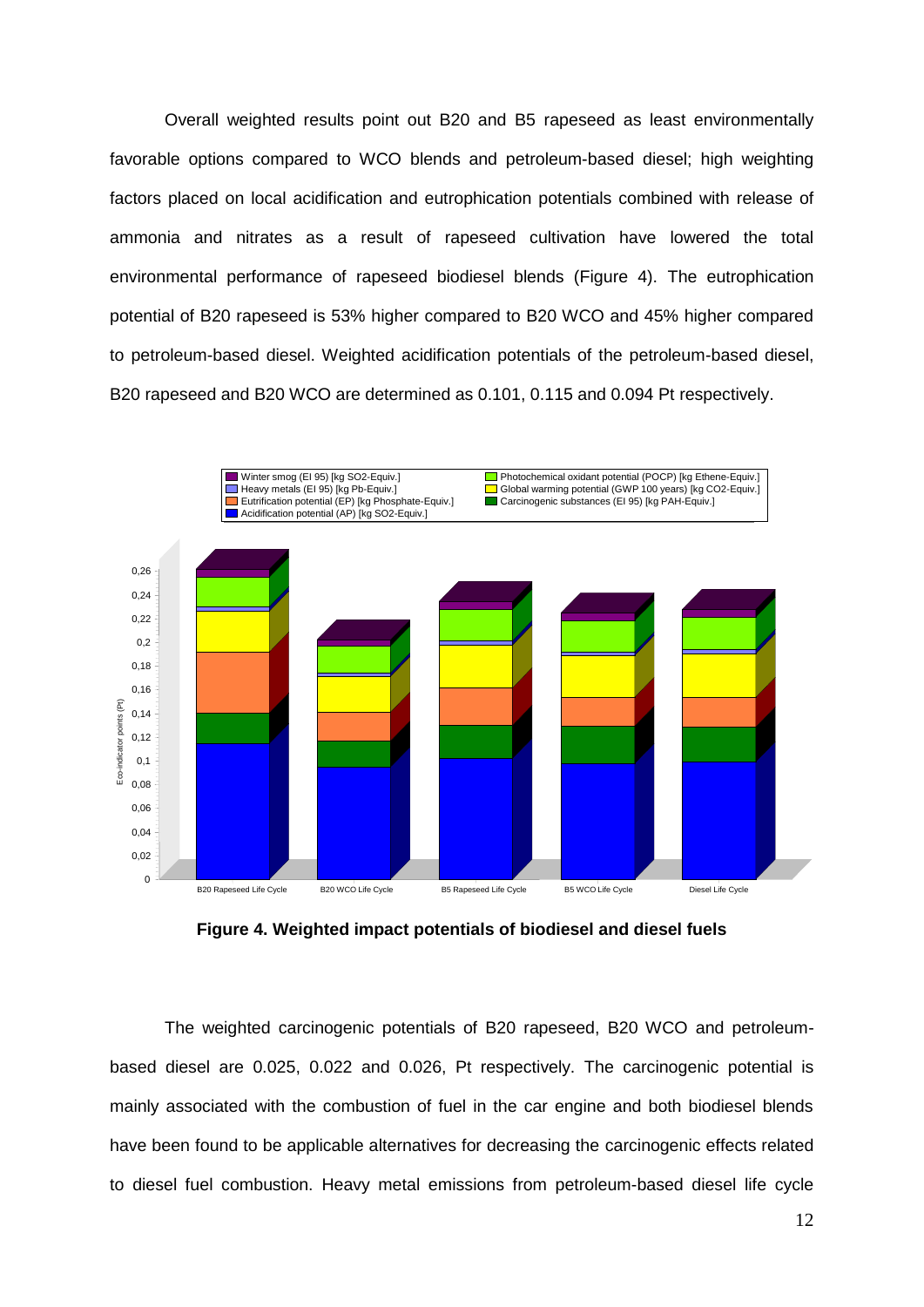(0.004 Pt) are only slightly higher than those of B20 rapeseed (0.003 Pt) and B20 WCO (0.003 Pt). Photochemical oxidant formation potentials of the B20 rapeseed and B20 WCO are 7.5% and 18.5% lower compared to the petroleum-based diesel. The higher photochemical oxidant potential of the rapeseed biodiesel blend is explained by the hexane emission during the oil extraction phase of the rapeseed biodiesel life cycle. B20 WCO has lower winter smog potential (0.005 Pt) than the petroleum-based diesel (0.007 Pt) and B20 rapeseed (0.006 Pt).

# **4. Conclusions and Remarks**

Considering the positive environmental performance of the WCO biodiesel in the global warming impact category along with the advantages of having lower acidification and eutrophication impacts (both below 0.005 Pt) due to lack of cultivation, harvesting and oil extraction phases, it is concluded that the replacement of petroleum-based diesel with B20 WCO biodiesel in public transport vehicles in Istanbul is a viable option for combating the climate change along with an array of other environmental challenges. In addition, WCO utilization for biodiesel production is an alternative way of waste vegetable oil minimization. On the other hand, while biodiesel made from WCO does not involve any changes in agricultural land use, it does require a well-developed infrastructure for efficient collection of waste vegetable oils from food factories, restaurants and fast food chains. Larger collection trucks can be used to minimize the total transportation distance.

Rapeseed biodiesel blends while effective in reducing the total GHG emissions associated with fuel life cycle, was found to have significant negative environmental impacts in the acidification and eutrophication categories and offers only slight advantages over petroleum based diesel in other categories. At the same time, producing biodiesel from edible oil feedstocks such as rapeseed oil, raises the fuel vs. food dilemma and it is of utmost important to ensure that the primary role of the agricultural industry is to provide food security for the population. Considering these circumstances, rapeseed biodiesel blends cannot be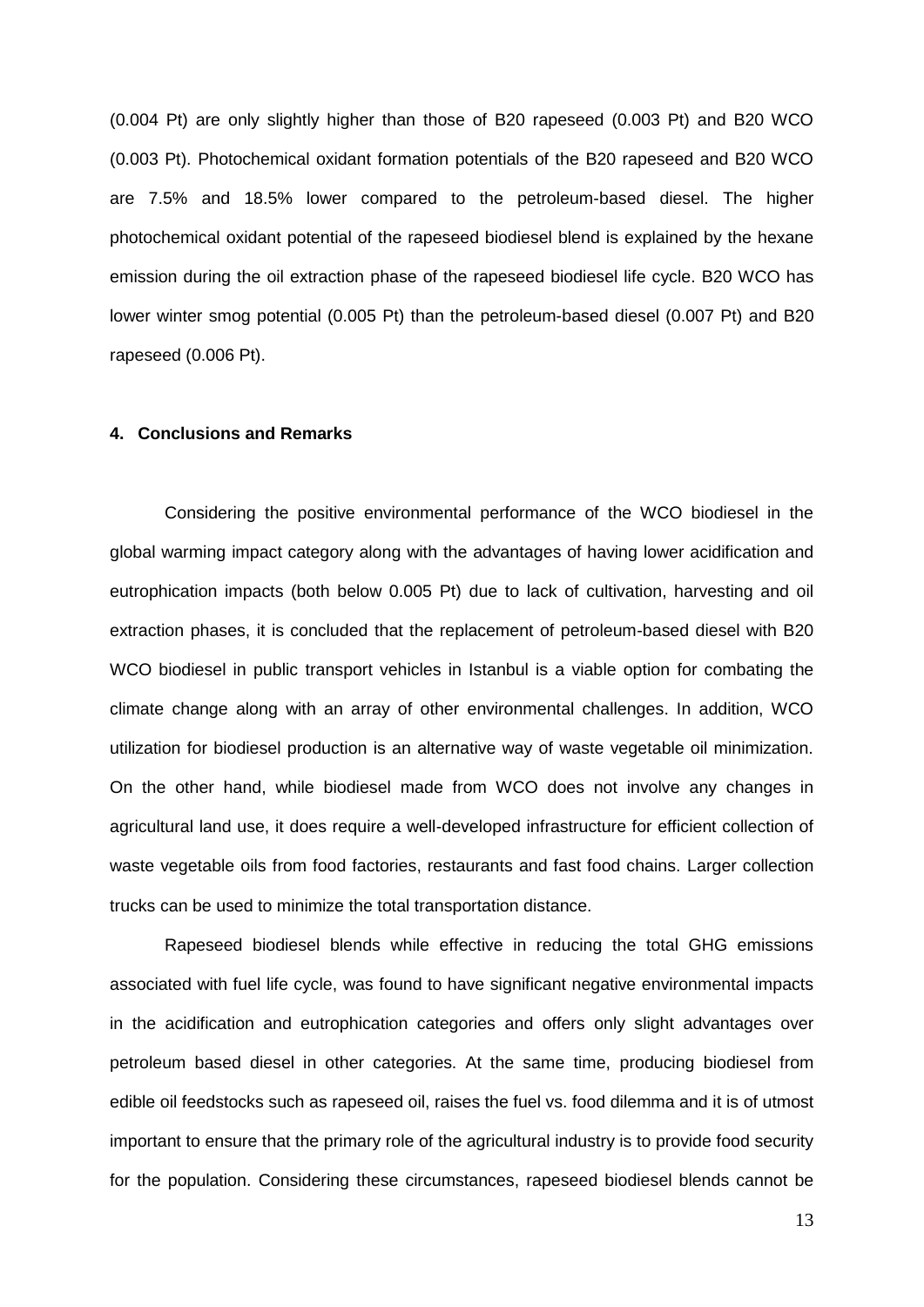immediately recommended for replacing petroleum-based diesel but, efficient utilization of agricultural and industrial by-products such as rapeseed straw and glycerin can be a significant step towards increasing the sustainability of the rapeseed biodiesel blends.

Finally, a life cycle costing for assessment of the long term economic impacts of the WCO and rapeseed biodiesel utilization and a multi-stakeholder approach that will include the governmental policymakers, environmental institutions and organizations, community activists and biodiesel companies is needed in order to fully address the issue.

# **5. References**

- 1. Official Gazette of Turkey. (2009). Pertaining to the Ratification of our Accession to the Kyoto Protocol to the United Nations Framework Convention on Climate Change, Issue: 27144, Ankara, Turkey, February 17, 2009
- 2. Energy Information Administration (EIA). International Energy Annual 2005. Available from:<http://www.eia.doe.gov/oiaf/ieo/highlights.html> (accessed on 15.04.09).
- 3. EIA/DOE. International Energy Outlook 2008. Available from: <http://www.eia.doe.gov/oiaf/ieo/index.html> (accessed on 15.04.09).
- 4. European Commission. General Directorate for energy and transport (DG TREN), Belgium. European Communities, 2009.
- 5. European Environmental Agency. Annual European Community Convention on Long-Range Transboundary Air Pollution, Emission inventory report 1990–2006 EEA Technical Report 7/2008.
- 6. European Environment Agency. Climate for a transport change. EEA Report 1/2008
- 7. European Environment Agency. Transport at a crossroads. EEA Report No 3/2009
- 8. Republic of Turkey, Prime Ministry, Turkish Statistical Institute (TURKSTAT). Available from: [http://www.die.gov.tr](http://www.die.gov.tr/) (accessed on 17.04.09)
- 9. U.S. Environmental Protection Agency. A comprehensive analysis of biodiesel impacts on exhaust emissions, U.S. Environmental Protection Agency, 2002.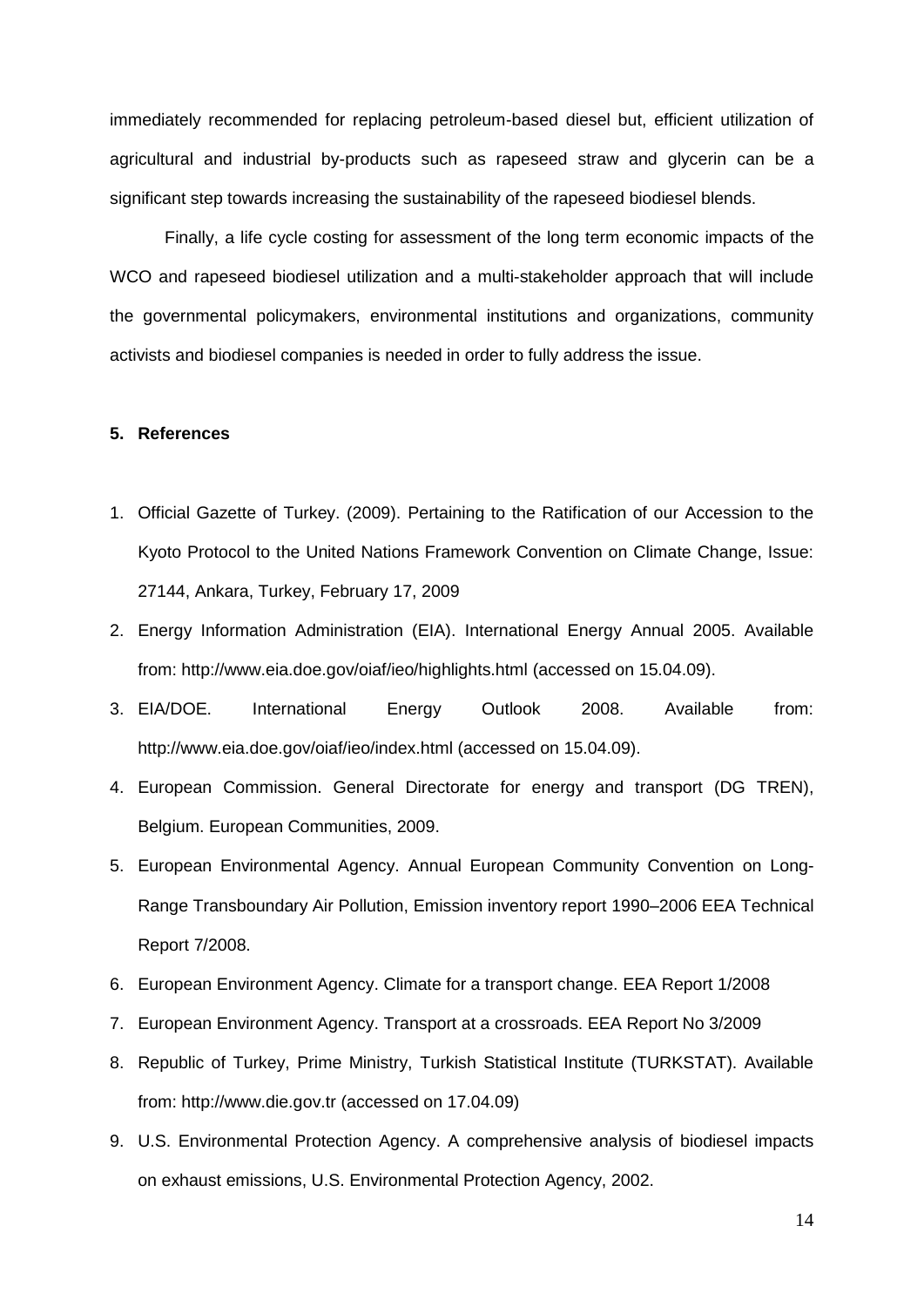- 10. European Biodiesel Board, EU Biodiesel industry statistics. Available from: <http://www.ebb-eu.org/stats.php> (accessed on 20.04.09)
- 11. Pahl G. (2005) Biodiesel Growing a New Energy Economy. Chelsea Green Publishing.
- 12. International Energy Agency. Biofuels for transport, an international perspective. Available from: <http://www.iea.org/textbase/nppdf/free/2004/biofuels2004.pdf> (accessed on 20.04.09)
- 13. Turkish Vegetable Oils and Fats Industrialists Association. Available from: [http://bysd.org.tr/en](http://bysd.org.tr/en/) (accessed on 30.04.09).
- 14. Ministry of Environment and Forestry of Turkey. Used vegetable oils and animal fats. Ankara, 2004.
- 15. Official Gazette of Turkey. (2005). Regulation on Control of Waste Vegetable Oil, Issue: 25791, Ankara, Turkey, April 19, 2005
- 16. U.S. Environmental Protection Agency. Life cycle assessment: Principle and practice, Technical Report EPA/600/R-06/060, Cincinnati, USA, 2006.
- 17. European Environment Agency (EEA), 1997. Life cycle assessment, A guide to approaches, experiences and information sources, *Environmental Issues Series*, 6, pp.9- 12, 51-72, Copenhagen.
- 18. GaBi 4 Software and database for Life Cycle Engineering, version 4.2.66.1, PE International GmBH and LBP University of Stuttgart, 2007.
- 19. Eco-indicator 95 Life Cycle Impact Assessment Methodology. Available from: [http://www.pre.nl/eco-indicator95](http://www.pre.nl/eco-indicator95/eco-indicator95.htm) (accessed on 30.04.09).
- 20. Prusty, B. Anjan Kumar, Chandra, Rachna, and Azeez, P. A. 2008. Biodiesel: Freedom from Dependence on Fossil Fuels? Nature Precedings. doi:10.1038/npre.2008.2658.1.
- 21. Biobus Project; 2003. Biobus Project Final Report, Biodiesel Demonstration and Assessment with the Montreal transport society, Montreal, Canada.
- 22. Camobreco, V., Duffield, J., Graboski, M., Shapouri, M. and Sheehan, J., 1998. Life cycle inventory of biodiesel and petroleum diesel for use in an urban bus, National Renewable